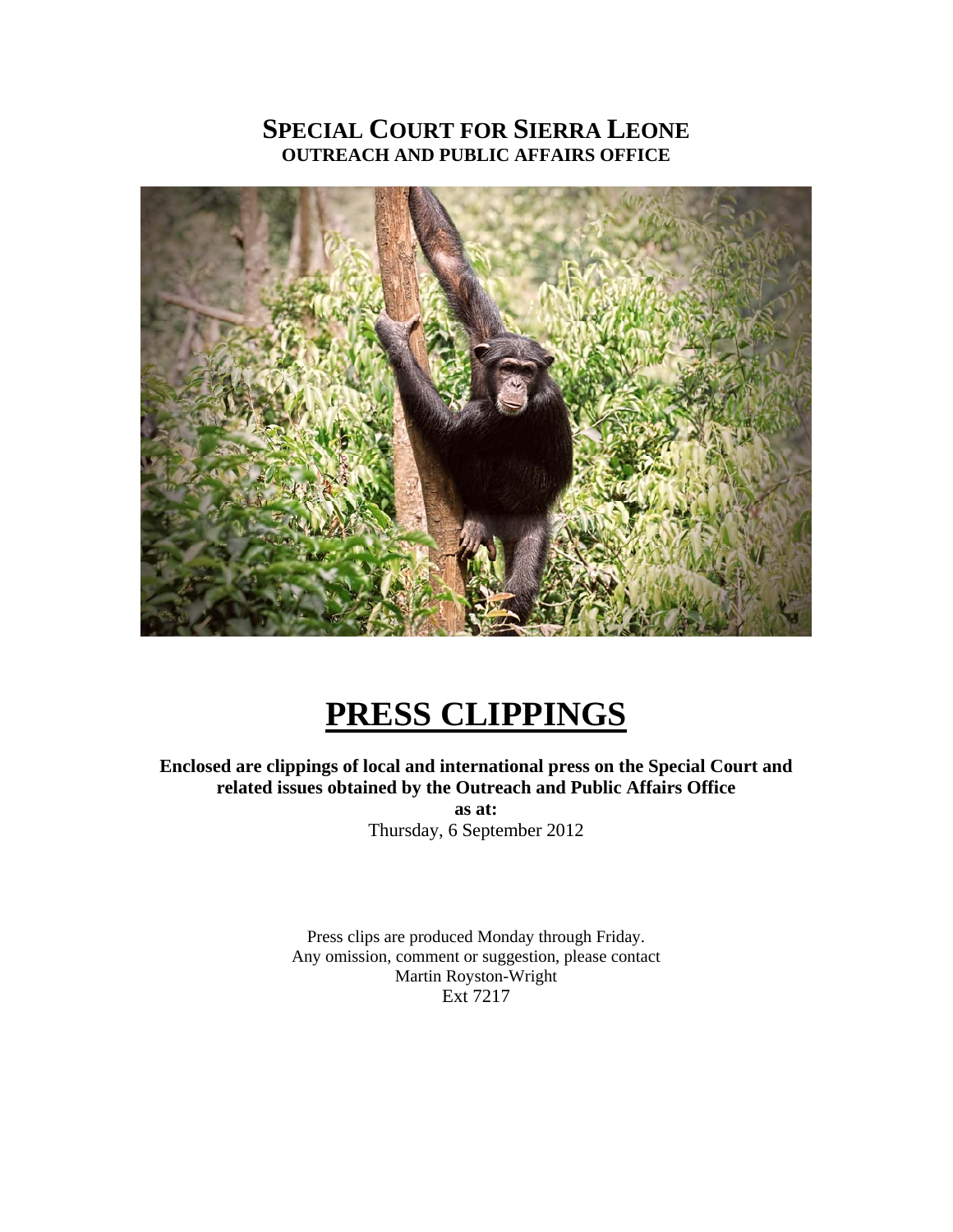| <b>Local News</b>                                                        |        |
|--------------------------------------------------------------------------|--------|
| SDI Trains Monitors on Court Monitoring / Concord Times                  | Page 3 |
| <b>International News</b>                                                |        |
| The Inside Story of the Conflict in Sierra Leone / Royal African Society | Page 4 |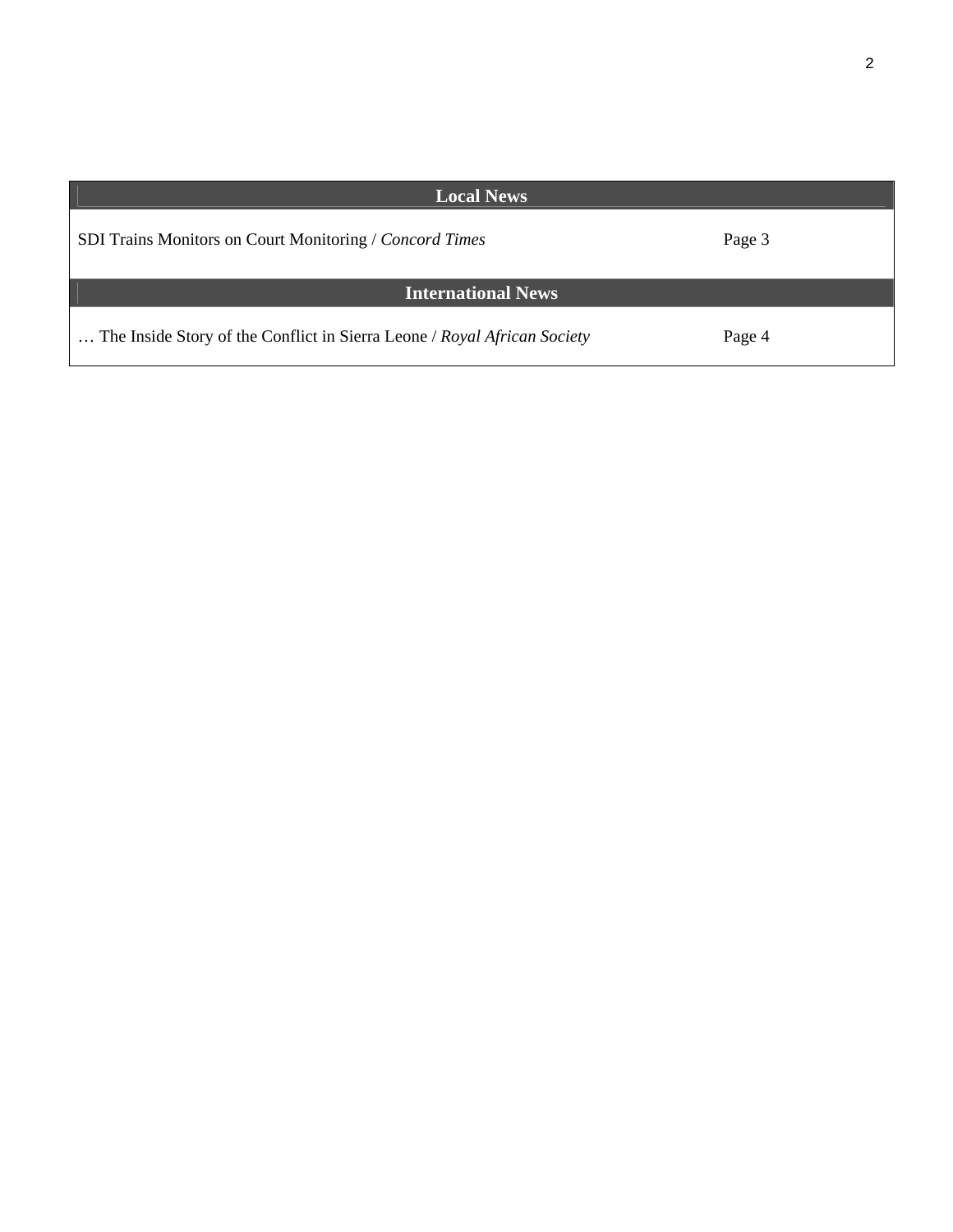# **trains monit** By Hassan G. Koroma

he Society for Democratic Initiative (SDI) last Friday trained some court monitors on how to report on human

rights cases around the country. The session took place at the Talking Drum Studio in Freetown.

During the training, a human rights lawyer, Augustine Marah, said

that as a court observer, the monitors should know the location of the courtroom so as not to be late for the particular case they are observing and choose the right place to sit to be attentive as every courtroom has a different seating arrangement.

Marah added that in certain circumstances, trial observers may ask to be publicly introduced by the court officials at the start of the proceeding in order to ensure their presence is officially recognized, and that some monitors in the provinces should try to have an interpreter and translator if the observer is not proficient in the language in which the trial is being conducted.

He said during the trial observation, the observer should

note what is happening during the proceedings, stressing that this is not only important for compiling the subsequent mission report but because they should be seen taking notes.

Marah said non-interference in the trial process and the independence of the judicial process are fundamental principles of trial monitoring that observers ought to respect and on meeting and interviews at the place of trial, he said: "Although the observers' primary obligation is to observe the trials, you should meet and interview people outside the courtroom about the trial. Talk with the accused persons' families and get their own

mans Quard, Tierti

**Cont. Page 5** 



part of the story. And you should also meet with the president of the court or the trial judge. This is an important opportunity for observers to increase the impact of their presence on the proceeding."

The human rights lawyer also urged observers to meet with the defence lawyers, the prosecutors or examining magistrates, the defendants, the legal representatives of the victims and listen to public statements during the trial observation.